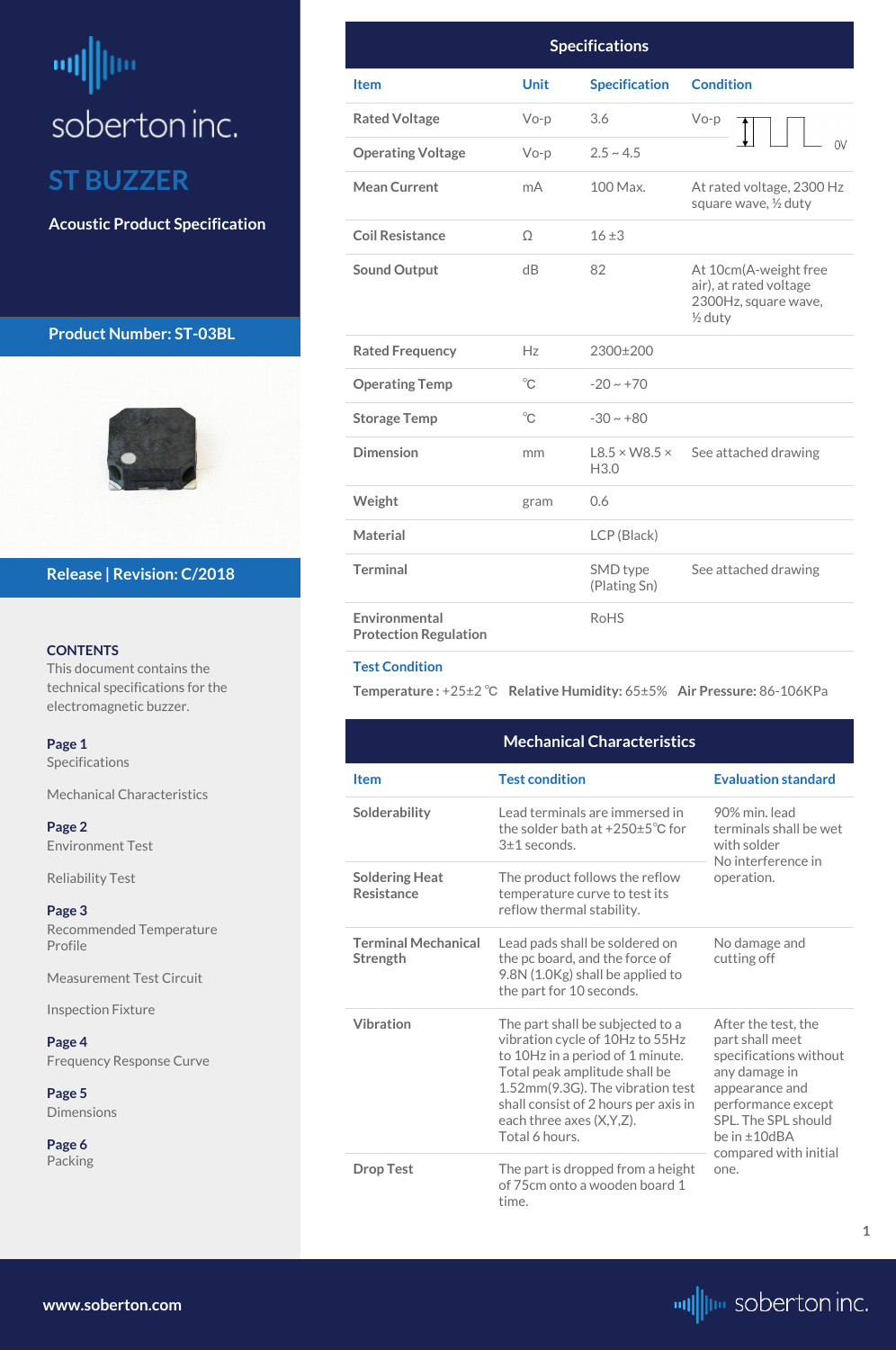# <span id="page-1-0"></span>ᆒ soberton inc. **ST BUZZER**

**Acoustic Product Specification**

# **Product Number: ST-03BL**



### **CONTENTS**

This document contains the technical specifications for the electromagnetic buzzer.

**[Page 1](#page-0-0)** [Specifications](#page-0-0) 

**[Page](#page-4-0) 5 [Dimensions](#page-4-0)** 

[Mechanical Characteristics](#page-0-0)

**Page 2** Environment Test

Reliability Test

**[Page 3](#page-2-0)** [Recommended Temperature](#page-2-0)  [Profile](#page-2-0)

[Measurement Test Circuit](#page-2-0)

[Inspection Fixture](#page-2-0)

**[Page 4](#page-3-0)** [Frequency Response Curve](#page-3-0)

**[Page](#page-5-0) 6** [Packing](#page-5-0)

### **Release | Revision: C/2018**



| <b>Environment Test</b> |                                                                                                                                                  |                                                                                                                                                                                       |  |  |
|-------------------------|--------------------------------------------------------------------------------------------------------------------------------------------------|---------------------------------------------------------------------------------------------------------------------------------------------------------------------------------------|--|--|
| <b>Item</b>             | <b>Test condition</b>                                                                                                                            | <b>Evaluation standard</b>                                                                                                                                                            |  |  |
| <b>High Temp. Test</b>  | The part is placed in a chamber<br>at $+80^{\circ}$ C for 96 hours                                                                               | After the test, the part<br>shall meet specifications                                                                                                                                 |  |  |
| Low Temp. Test          | The part is placed in a chamber<br>at -30°C for 96 hours                                                                                         | without any<br>degradation in<br>appearance and<br>performance except<br>SPL.<br>After 4 hours at $+25^{\circ}$ C.<br>the SPL should be in<br>$±10$ dBA compared with<br>initial one. |  |  |
| <b>Thermal Shock</b>    | The part shall be subjected to<br>10 cycles. Each cycle shall<br>consist of:<br>$+80^{\circ}$ C<br>$-30^{\circ}$ C<br>30 min<br>30 min<br>60 min |                                                                                                                                                                                       |  |  |

**Cycle**

**Temp./Humidity**  The part shall be subjected to 10 cycles. One cycle shall be 24 hours and consist of:



| <b>Reliability Test</b>    |                                                                                                                                                                                                                                                                                      |                                                                                                                                                                                                                                                |  |  |  |
|----------------------------|--------------------------------------------------------------------------------------------------------------------------------------------------------------------------------------------------------------------------------------------------------------------------------------|------------------------------------------------------------------------------------------------------------------------------------------------------------------------------------------------------------------------------------------------|--|--|--|
| <b>Item</b>                | <b>Test condition</b>                                                                                                                                                                                                                                                                | <b>Evaluation standard</b>                                                                                                                                                                                                                     |  |  |  |
| <b>Operating Life Test</b> | <b>Ordinary Temperature</b><br>The part shall be subjected to<br>96 hours of continuous<br>operation at $+25^{\circ}$ C $\pm 10^{\circ}$ C.<br><b>High Temperature</b><br>The part shall be subjected to<br>72 hours of continuous<br>operation at +70°C at 3.6V,<br>2300Hz applied. | After the test, the part<br>shall meet<br>specifications without<br>any degradation in<br>appearance and<br>performance except<br>SPL.<br>After 4 hours at $+25^{\circ}$ C,<br>the SPL should be in<br>$±10$ dBA compared with<br>initial one. |  |  |  |
|                            | <b>Low Temperature</b><br>The part shall be subjected to<br>72 hours of continuous<br>operation at $-30^{\circ}$ C at 3.6V,                                                                                                                                                          |                                                                                                                                                                                                                                                |  |  |  |

# 2300Hz applied.

#### **Standard test condition:**

**a) Temperature:** +5~+35℃

**b) Humidity:** 45~85%

**c) Pressure:** 86~106KPa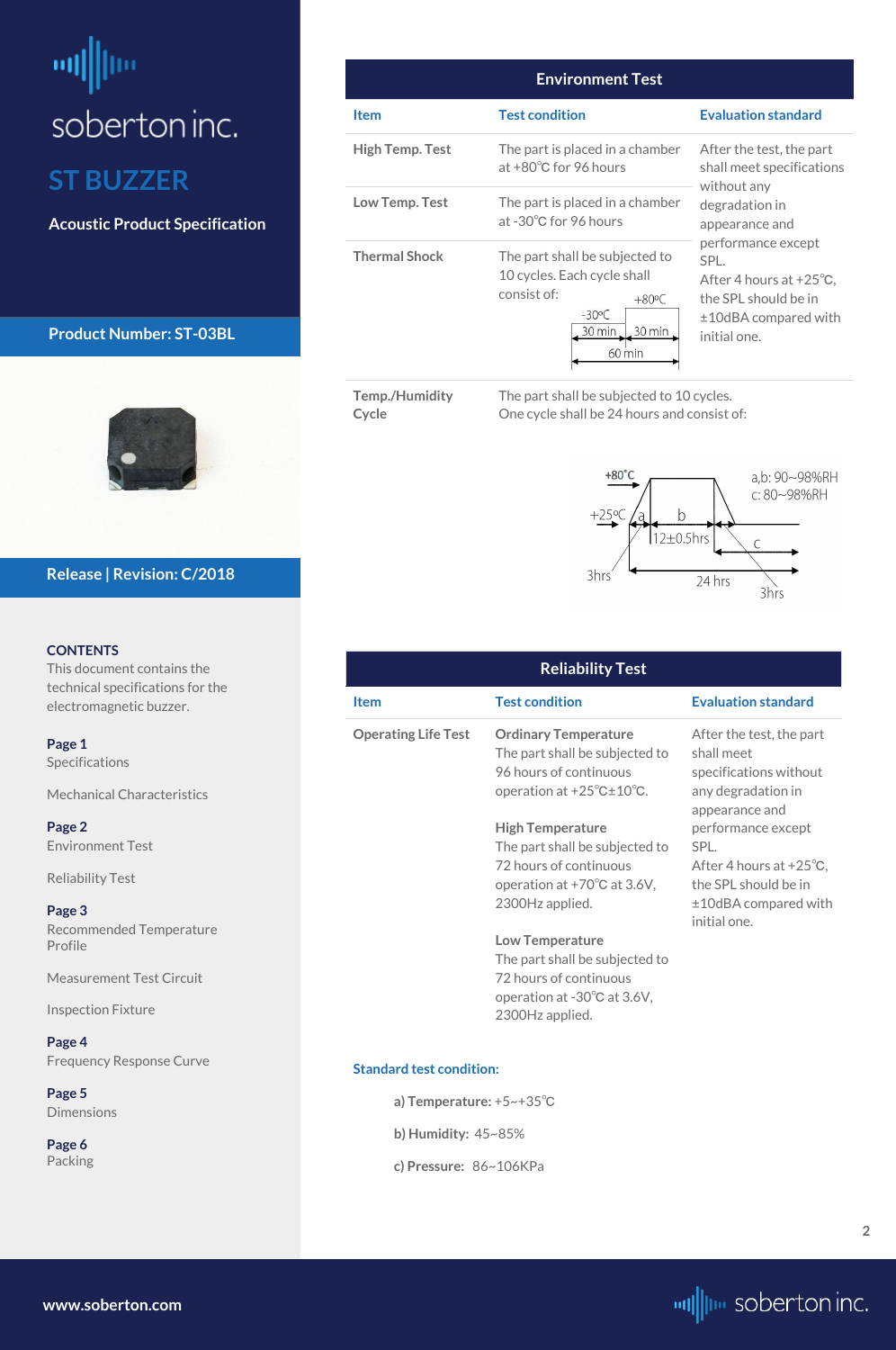# <span id="page-2-0"></span>soberton inc. **ST BUZZER**

**Acoustic Product Specification**

# **Product Number: ST-03BL**



### **CONTENTS**

This document contains the technical specifications for the electromagnetic buzzer.

**[Page 1](#page-0-0)** [Specifications](#page-0-0) 

**[Page](#page-4-0) 5 [Dimensions](#page-4-0)** 

[Mechanical Characteristics](#page-0-0)

**[Page 2](#page-1-0)** [Environment Test](#page-1-0)

[Reliability Test](#page-1-0)

**Page 3** Recommended Temperature Profile

Measurement Test Circuit

Inspection Fixture

**[Page 4](#page-3-0)** [Frequency Response Curve](#page-3-0)

**[Page](#page-5-0) 6** [Packing](#page-5-0)

### **Release | Revision: C/2018**

### **Measurement Test Circuit**



**[www.soberton.com](http://www.soberton.com)**



### **Recommended Temperature Profile for Reflow Oven**

**Recommendable wave soldering condition is as follows:**

**Note 1:** It is requested that reflow soldering should be executed after heat of product goes down to normal temperature.

**Note 2:** Peak reflow temperature of 250˚C maximum of 10 seconds, with a maximum duration of 40-60 seconds between 220˚C and 250˚C



### **Inspection Fixture**

**S.P.L Measuring Circuit Input Signal:** 3.6 Vo-p, square wave ½ duty, 2300 Hz



**Mic:** RION S.P.L meter UC30 or equivalent **S.G:** Hewlett Packard 33120A Function Generator or equivalent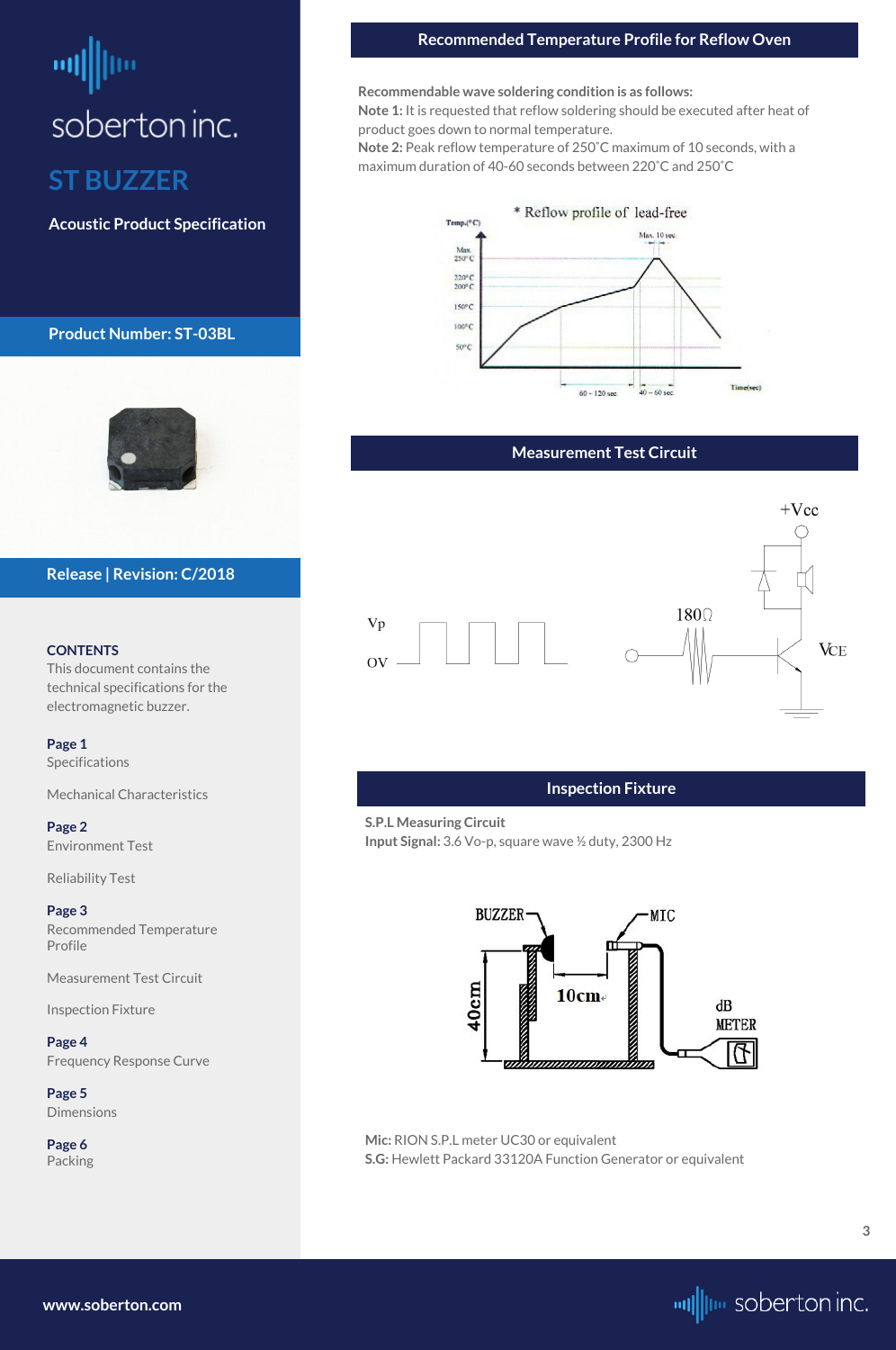# <span id="page-3-0"></span>酬 soberton inc. **ST BUZZER**

**Acoustic Product Specification**

**Product Number: ST-03BL**



### **CONTENTS**

This document contains the technical specifications for the electromagnetic buzzer.

**[Page 1](#page-0-0)** [Specifications](#page-0-0) 

[Mechanical Characteristics](#page-0-0)

**[Page 2](#page-1-0)** [Environment Test](#page-1-0)

[Reliability Test](#page-1-0)

**[Page 3](#page-2-0)** [Recommended Temperature](#page-2-0)  [Profile](#page-2-0)

[Measurement Test Circuit](#page-2-0)

[Inspection Fixture](#page-2-0)

### **Page 4** Frequency Response Curve

**[Page](#page-4-0) 5** [Dimensions](#page-4-0)

**[Page](#page-5-0) 6** [Packing](#page-5-0)

# **Release | Revision: C/2018**

**www.soberton.com**



# **Typical Frequency Response Curve**

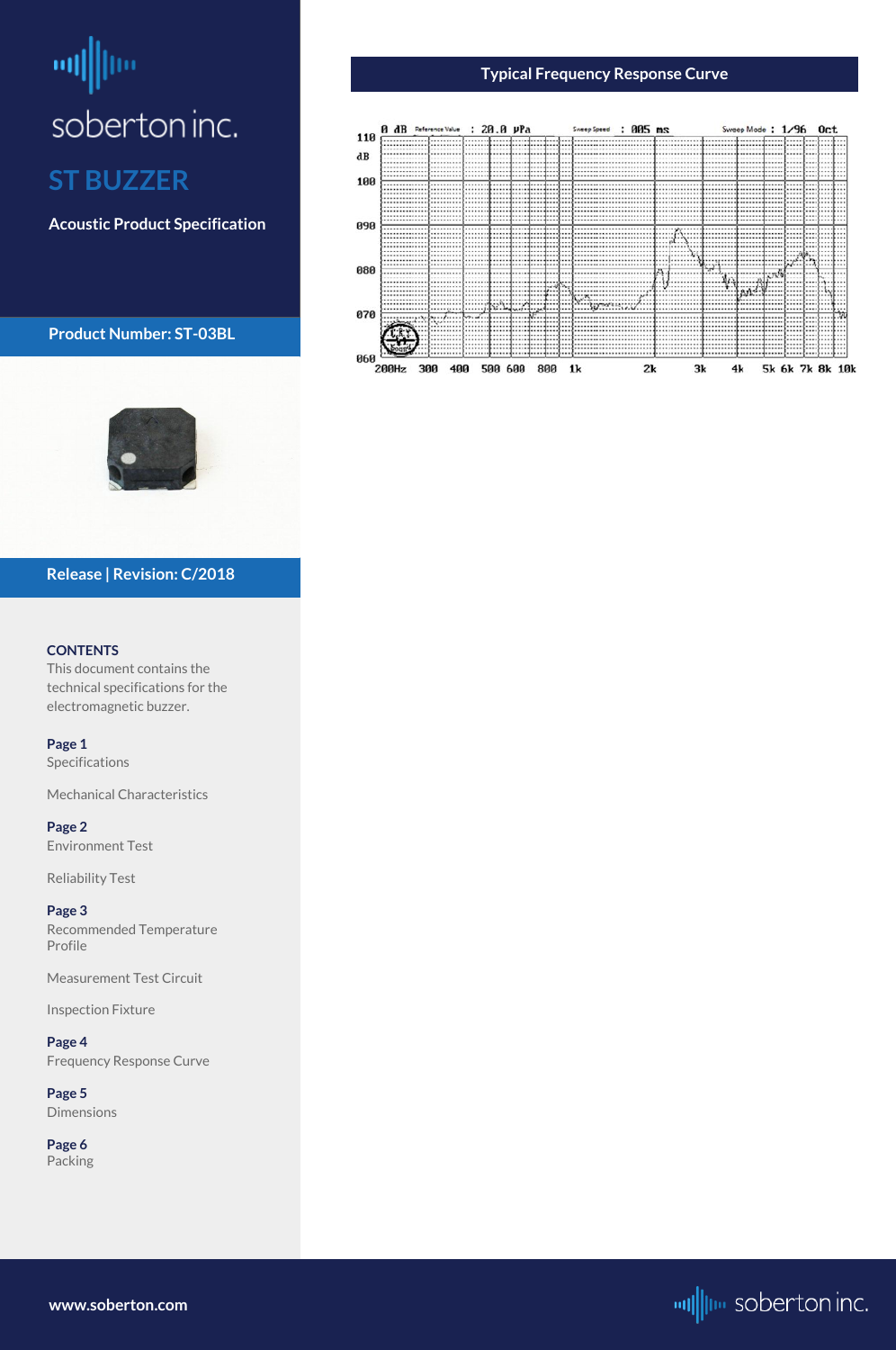# <span id="page-4-0"></span>ᆒ soberton inc. **ST BUZZER**

**Acoustic Product Specification**

# **Product Number: ST-03BL**



### **CONTENTS**

This document contains the technical specifications for the electromagnetic buzzer.

**[Page 1](#page-0-0)** [Specifications](#page-0-0) 

[Mechanical Characteristics](#page-0-0)

**[Page 2](#page-1-0)** [Environment Test](#page-1-0)

| <b>Reliability Test</b>             | No.            | <b>Part Name</b> | <b>Material</b>       | Quantity    |
|-------------------------------------|----------------|------------------|-----------------------|-------------|
| Page 3<br>Recommended Temperature   | $\mathbf 1$    | Cover            | <b>LCP</b>            | $\mathbf 1$ |
| Profile                             | $\overline{2}$ | Diaphragm        | Nickel alloy + ferrum | $\mathbf 1$ |
| <b>Measurement Test Circuit</b>     | $\mathcal{S}$  | Magnet ring      | NdFeB                 | $\mathbf 1$ |
| <b>Inspection Fixture</b><br>Page 4 | $\overline{4}$ | Coil             | Copper                | $\mathbf 1$ |
| <b>Frequency Response Curve</b>     | 5              | Frame            | Iron                  | $\mathbf 1$ |
| Page 5<br><b>Dimensions</b>         | 6              | Case             | <b>LCP</b>            | $\mathbf 1$ |
| Page 6<br>Packing                   |                |                  |                       |             |
|                                     |                |                  |                       |             |

# **Release | Revision: C/2018**

**[www.soberton.com](http://www.soberton.com)**



### **Dimensions**

### Tolerance: ±0.5 (unit: mm)







Suggested Solder Pad Layout